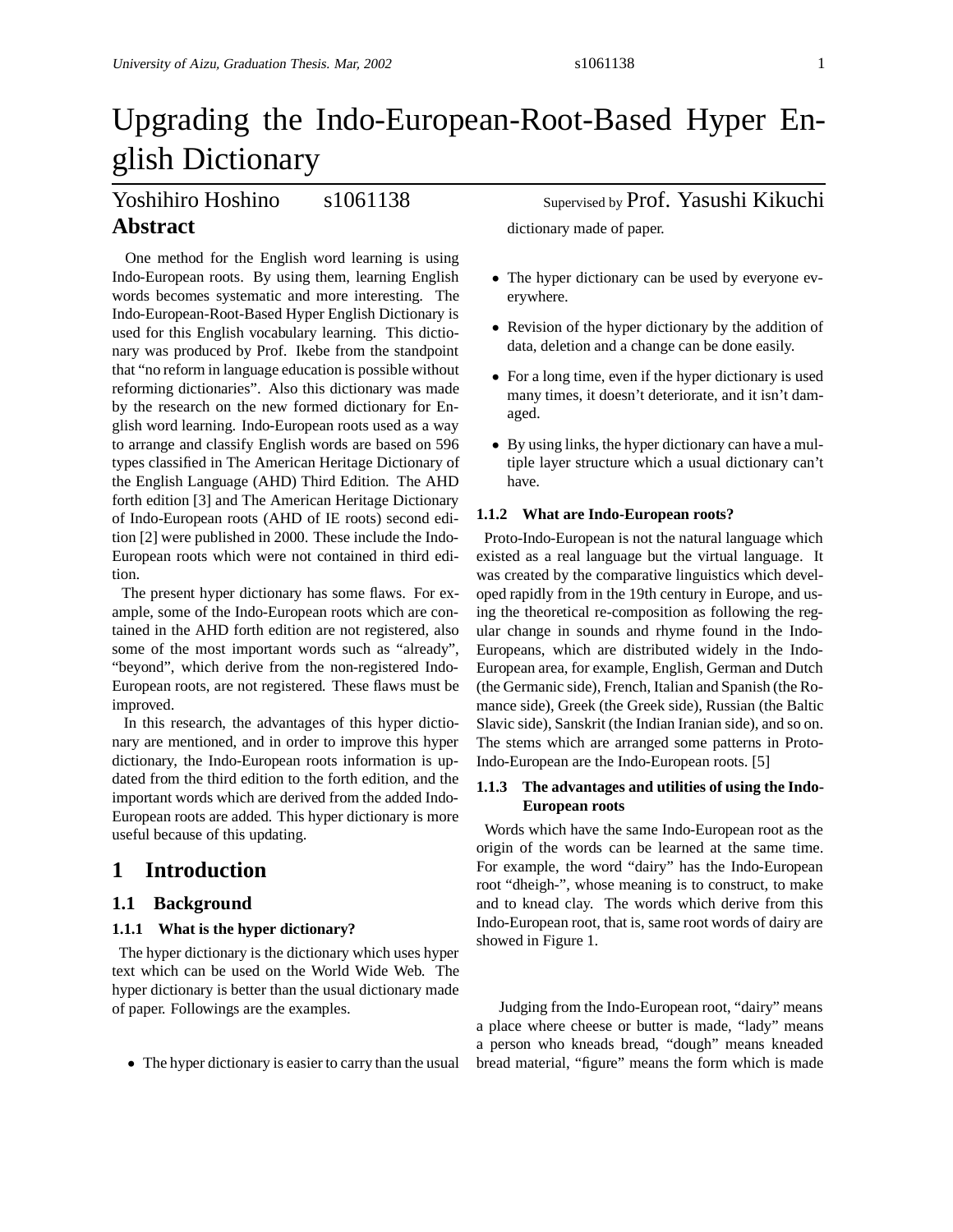

Figure 1: derivation of dairy

of kneaded mud, "figurine" means the figure which is made of kneaded mud, "fiction" means a thing which was kneaded, "paradise" is derived from "pairidaeza" in Avestan, which is an extinct language close to old Persian. "pairidaeza" means a place surrounded by a wall made of brick which is made of kneaded mud like a garden or an orchard.

In this way, when learners memorize some words which seem like there's no link, they can memorize them as the words which have connection by using Indo-European roots. This is a very effective way of English vocabulary learning.

The differences in the nuance and the usage of the synonyms from the Indo-European roots can be guessed. The difference between "anger" and "rage" is described below as a example.

"anger" has the Indo-European root "angh-", whose meaning is painful, tight, painfully constricted. The words which derive from this Indo-European root are showed in Figure 2.

Guessing from these words' meanings, it is supposed that anger's meaning is the anger against being tormented, or to be restrained unjustly.

In the same way, "rage" has the Indo-European root "rebh-", whose meaning is violent, impetuous. The words which derive from this Indo-European root are showed in Figure 3.

Guessing from these words' meanings, it is supposed that rage's meaning is to get angry suddenly passionately.



Figure 2: derivation of anger



Figure 3: derivation of rage

There are expressions such as "road rage" and "air rage". "Road rage" means to drive a car recklessly on the road with anger. "Air rage" means to lose self-control in airplane with anger. However, there are no expressions such as "road anger" and "air anger". This is guessed by each Indo-European root.

Like this, the proper use of the synonyms can become clear and accurate by using the Indo-European roots. [4]

#### **1.1.4 The present hyper dictionary**

The present hyper dictionary was made by Prof. Ikebe from the standpoint that "no reform in language education is possible without reforming dictionaries". Also this dictionary was made by the research on the new formed dictionary for English word learning. This dictionary uses Indo-European roots as a way to arrange and classify English words. The Indo-European roots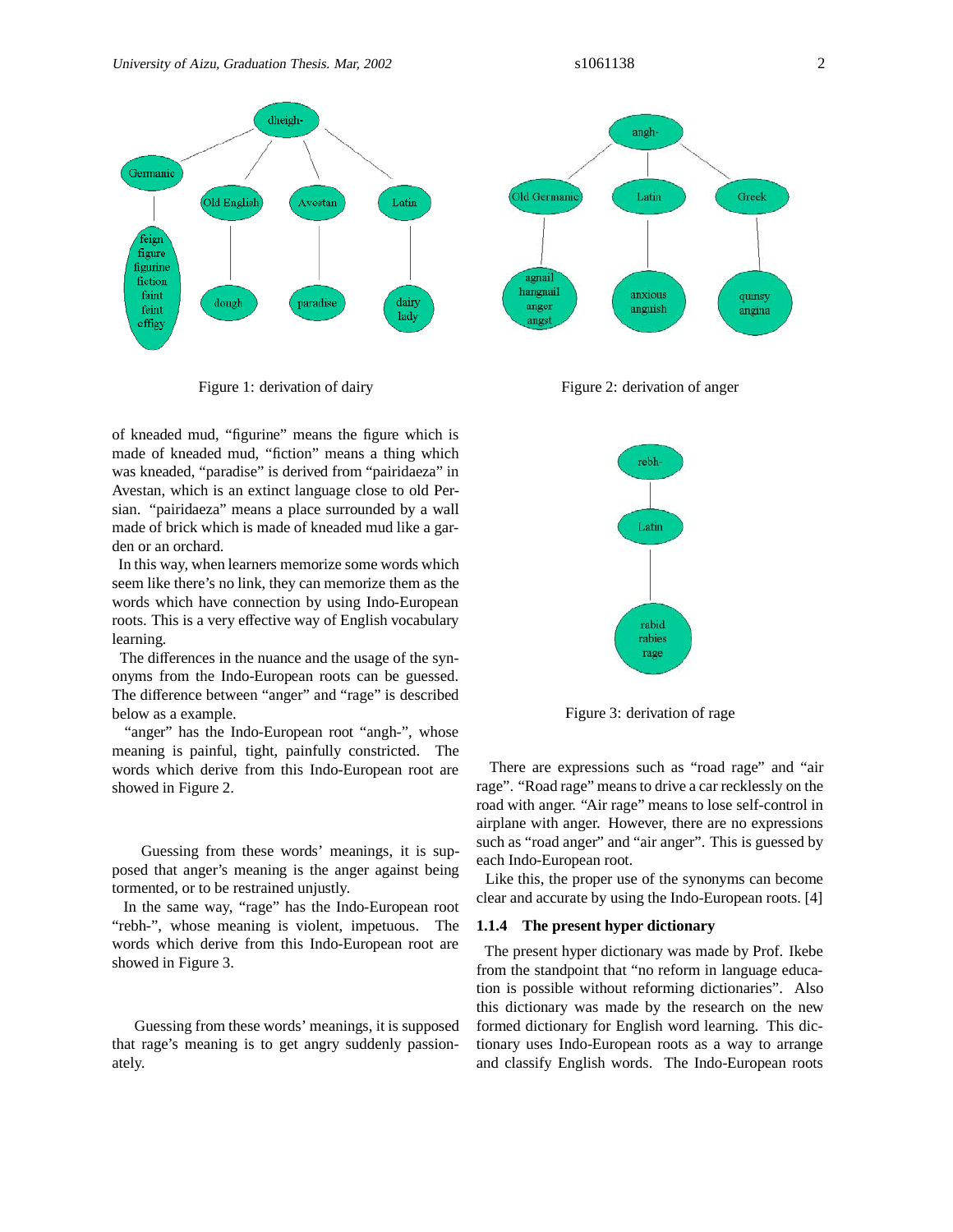| ・蒸離膳から検索                                        | 印段話解情報を用いた英華語学習ハイパー研書                                                                                                                                                                                                      |
|-------------------------------------------------|----------------------------------------------------------------------------------------------------------------------------------------------------------------------------------------------------------------------------|
| 単語 (前方一致)<br>検索開始 消去<br>・印数語格から検索<br>印数語集(前方一致) | この辞書について<br>このハイパー辞書は以下のような特徴を持っています。<br>● www上位で利用可能<br>● 英単語の印欧語根情報(印欧語根についての説明を参照)に着目<br>● 見出し語検索以外はマウスだけで利用できるインターフェースを装備<br>■ ハイパーリンクをたどることにより、関連情報について調べることが可能                                                       |
| ここに健補のリストが<br>表示されます。                           | 意出し話による検査<br>この検索方法は、左上のフレームの中にある上のフォームにキーワードを入力し、「検索関始」ボタンをクリックすること<br>により草単語を検索できます。印数語格から検索する際にはその下のフォームに入力します。どちらも入力したキーワード<br>と繰りの前半部が一致する項目が、該当項目として左下のフレームに表示されます。そこで検索したい項目をクリックする<br>と、その英草語または印政語相の情報がここに表示されます。 |
|                                                 | メニュービウいて<br>上のフレームの中のメニューから、輝々な怪報を得ることができます。<br><b>HOME</b><br>このページを素示します。                                                                                                                                                |
|                                                 | 印刷書標について<br>この辞書で用いている印数語相についての説明を表示します。                                                                                                                                                                                   |
|                                                 | データベースに登録済みの解毒語のリストを表示します。リストの中の英単語の検索や精義関係の<br>詩義語リスト<br>高単語の比較ができます。<br>全384種類の印欧語標のリストを表示します。印欧語帳をクリックすると、その印欧語県を持つ英単<br>印取品様リスト<br>語を表示できます。                                                                           |
|                                                 | 登録されている接張辞のリストを表示します。接張辞をクリックすると、その接張辞を持つ英単語<br>細胞転料リスト                                                                                                                                                                    |

Figure 4: Hyper English Dictionary

# **1.1.5 American Heritage Dictionary**

AHD is one of the most widely used dictionaries in America, and gets very high evaluation at Amazon.com which is the famous shopping site in America. AHD First Edition classified the Indo-European roots into about 1400 types, but it was reduced by AHD Third Edition to 596 types which have higher importance. At present, AHD Fourth Edition and American Heritage Dictionary of Indo-European roots (AHD of IE roots) SECOND EDITION are published, and Indo-European roots have been increased by AHD of IE roots SECOND EDITION in about 1400 types again.

#### **1.1.6 The functions of present hyper dictionary**

- The reference from front of words
- The reference from front of Indo-European roots
- The indication of synonyms list
- The indication of Indo-European roots list
- The indication of prefixes list
- The indication of stems list
- The number of registered Indo-European roots is 596.
- The number of registered English words is 9730.

# **1.2 Problems**

- The number of words is too small to use as a dictionary.
- Hyper dictionary is not equivalent to the Indo-European roots which were increased with the above the AHD Fourth Edition and the AHD of IE roots SECOND EDITION from the AHD Third Edition. For example, "rage" has the Indo-European root "rebh-", but in the present hyper dictionary, it is said that "rage's Indo-European root doesn't exist".
- Some important words which derive from unregistered Indo-European roots are unregistered. For example, "actor" is not registered though it is a fundamental word to learn in junior high school.
- 50 sets of synonyms are registered but it is insufficient.
- The present hyper dictionary doesn't include the information of the transition between the present word and the Indo-European roots.

# **1.3 Purpose of this research**

- To add words and Indo-European roots in order to solve two problems, shortage of the registered words and non-correspondence to the shift to the newest edition of AHD, in above problems.
- Learning about databases through the work to add the words and Indo-European roots.
- Improvement of my own English skill by learning a way to learn English words with the Indo-European roots.

# **1.4 The construction of the following sections**

In the second section, the contents of the actual works and the results are described. In the third section, the conclusion of this research is described.

# **2 Actual works**

# **2.1 Work content**

## **2.1.1 The selection of the words to add**

The English words registered into the present hyper dictionary are the most important words and next important words (university entrance examination level) in PROGRESSIVE English-Japanese Dictionary, which have Indo-European root.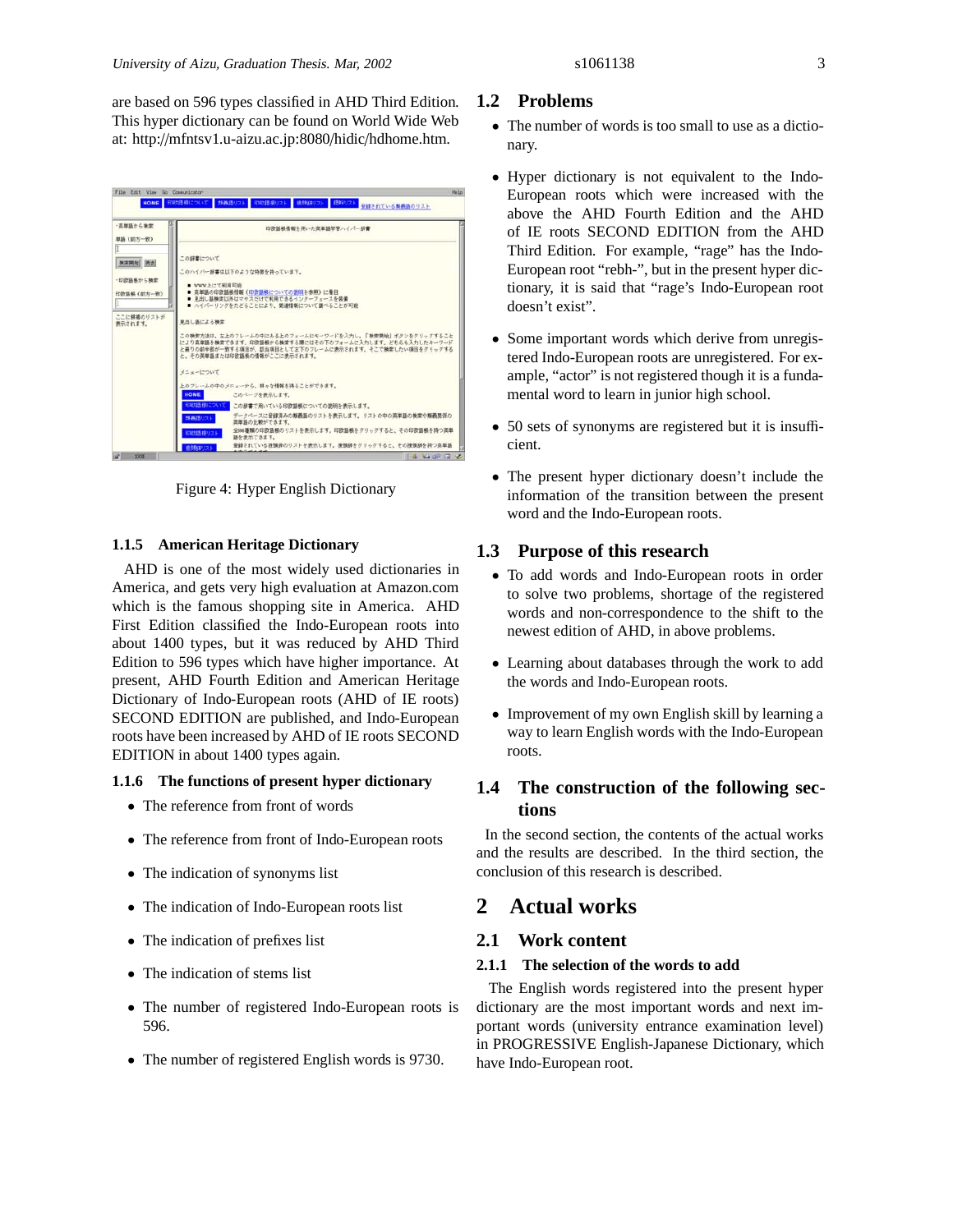The words to add to the hyper dictionary are the important words which have Indo-European roots in the words which should be memorized for a member of society. Also the most important words which have the Indo-European roots which are added in this research are added. The number of the words to add is about 1000.

These words are selected by comparing the index of AHD of IE roots with PROGRESSIVE English-Japanese Dictionary as actual work.

# **2.1.2 Creation of the data table of the Indo-European roots and English words**

The present hyper dictionary uses the data base software named "Access" which was developed by Microsoft Corporation.

The data table about English words named "tango master" includes the following fields.

- distinction
- spelling
- headline distinction (distinction when there are more than two same spelling words)
- comment (The brief meaning of the word at the time of carrying out title discernment)
- the parts of speech
- the meaning of the word
- synonyms (distinction of the synonyms data table)
- Indo-European roots 1-4 (distinction of the Indo-European roots data table)
- prefix 1-2 (distinction of the prefix data table)
- stems (distinction of the stem data table)
- reverse spelling

The data about the selected words input into the above "tango master" data table one by one.

# **2.1.3 Investigation of the relation between the added Indo-European roots and the existing words**

The value of the Indo-European roots field in "tango master" is rewritten when the word derives from a newly added Indo-European root. The AHD of IE roots SEC-OND EDITION is referred when the word correspond to the Indo-European root which is added newly. It took a long time to check the AHD of IE roots and "tango master" data table one by one.

# **2.2 Results of the works**

# **2.2.1 Improvement**

The Indo-European roots of the AHD newest edition and the AHD of IE roots were added. The number of those is 600. The number of the added words is 1000. The sum of the registered words is 10000. The 15 prefixes which are needed by the added words were added.

## **2.2.2 Future works**

- The middle transition words information which Mr. Sugiura, who is my companion in my laboratory, added in the hyper dictionary is not equivalent to the added English words.
- The number of the registered words is insufficient for using as a dictionary.
- There are Indo-European roots which begin with "-" in the Indo-European roots added in this research. These are used by suffixes. Therefore, suffix information need to be added to use these Indo-European roots in this dictionary because this dictionary didn't have suffix information.

#### **2.2.3 The learning of the database skills**

The fundamental skills of "Access" which were needed when this research was carried out were learned for example, how to import and export, the structure of the database, and so on.

#### **2.2.4 Improvement of my own English skill**

English study became more interesting by learning English word learning methods using Indo-European roots, and my own English skills were developed. Actually, my TOEIC score is higher than one before this research started.

# **3 Conclusion**

In this research, Prof. Ikebe's Indo-European-Root-Based Hyper English Dictionary became more useful and more beneficial. Especially, almost all of the most important words and next important words in the PRO-GRESSIVE English-Japanese Dictionary which were not registered before were registered. This means increasing of the worth and the utility for high school students or college students who study English. Moreover, through this research, my own knowledge of the database, English words, and so forth has increased.